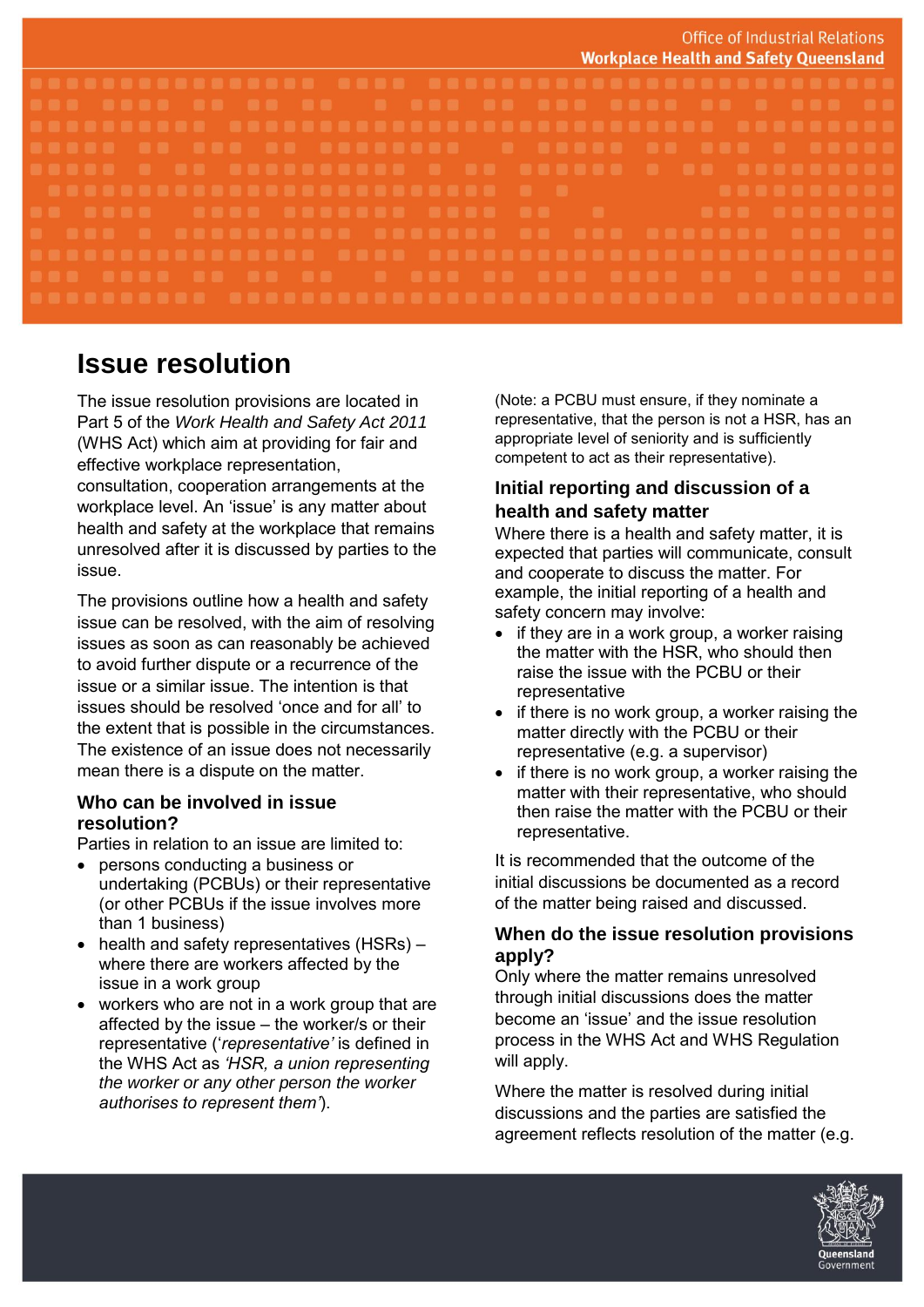immediate action taken by the PCBU to install toeboards to prevent objects falling and hitting workers or other people below the work area, which is then observed by the HSR/representative of a party), the issue resolution process does not commence.

#### **Resolving an issue**

Only a party to an issue or a representative of a party can be involved in the issue resolution process.

Any party to the issue may commence the formal issue resolution procedure by telling each other party:

(a) that there is an issue to be resolved

(b) the nature and scope of the issue.

As soon as parties are told of the issue, all parties must meet or communicate with each other to attempt to resolve the issue using the issues resolution procedure.

Some workplaces will have developed an agreed issue resolution procedure with their workforce, which should be followed when resolving an issue. If a PCBU does not have a written agreed procedure for issue resolution, the WHS Act requires the default procedure in the WHS Regulation be used. If a PCBU's agreed procedure does not include a step specified in the default procedure in WHS Regulation, that step is automatically included in the agreed procedure.

Matters to be taken into account when considering an issue include:

- the degree and immediacy of risk to workers or other people affected by the issue
- the number and location of workers or other people affected by the issue
- what measures are required to resolve the issue (both temporary and permanent)
- who will be responsible for implementing the resolution of the issue
- an agreed timeframe for when measures to resolve the issue will be implemented.

### **What is the role of a representative in the issue resolution process?**

A PCBU, worker or a HSR for a work group who is a party to an issue, may be assisted by a representative in resolving the issue (s. 81 WHS Act, s. 23(5) WHS Regulation).

The role of the representative is generally to provide advice to their party on the issue which is subject to the resolution process and to assist

in the discussions with a view to resolving the issue.

A representative does not necessarily need to have health and safety expertise and could include people such as a designer of a piece of equipment at the workplace or a person with workplace consultation and negotiation skills.

#### **Representatives of a party entering the workplace for the purpose of resolving the issue**

Section 81(3) of the WHS Act entitles a representative of a party to enter the workplace for the purpose of attending discussions with a view to resolving the issue.

Entry by a representative of a party under this section can only occur once the issue resolution procedure has been enlivened (i.e. the matter is not resolved after discussions between the parties to the issue – see s. 81(1) WHS Act).

Entry is also conditional on the representative holding an entry permit under the *Fair Work Act 2009,* producing the entry permit for inspection if requested, and exercising the right only during working hours. In addition, if entry will involve inspecting or otherwise accessing an employee record, giving at least 24 hours' written notice of entry is required (see Fair Work Act ss. 494-499).

#### **Issue resolution example**

A worker identifies a problem with scaffolding and there is no HSR in their workplace and the worker does not feel comfortable raising the matter with their supervisor. Instead the worker raises the issue with their representative.

The representative notifies the PCBU of the issue but initial discussions fail to address the matter. The parties then commence the formal issue resolution procedure. The agreed issues resolution process is followed.

As the issue resolution provisions have been enlivened, in this context, it would be reasonable for discussions between the parties to take place at the workplace where the scaffolding could be physically observed, so all parties can observe the scaffolding and come to a common understanding of the issue to be addressed.

#### **Resolution**

If the issue is resolved, the details of the issue and the resolution must be set out in writing if any party to the issue requests this.